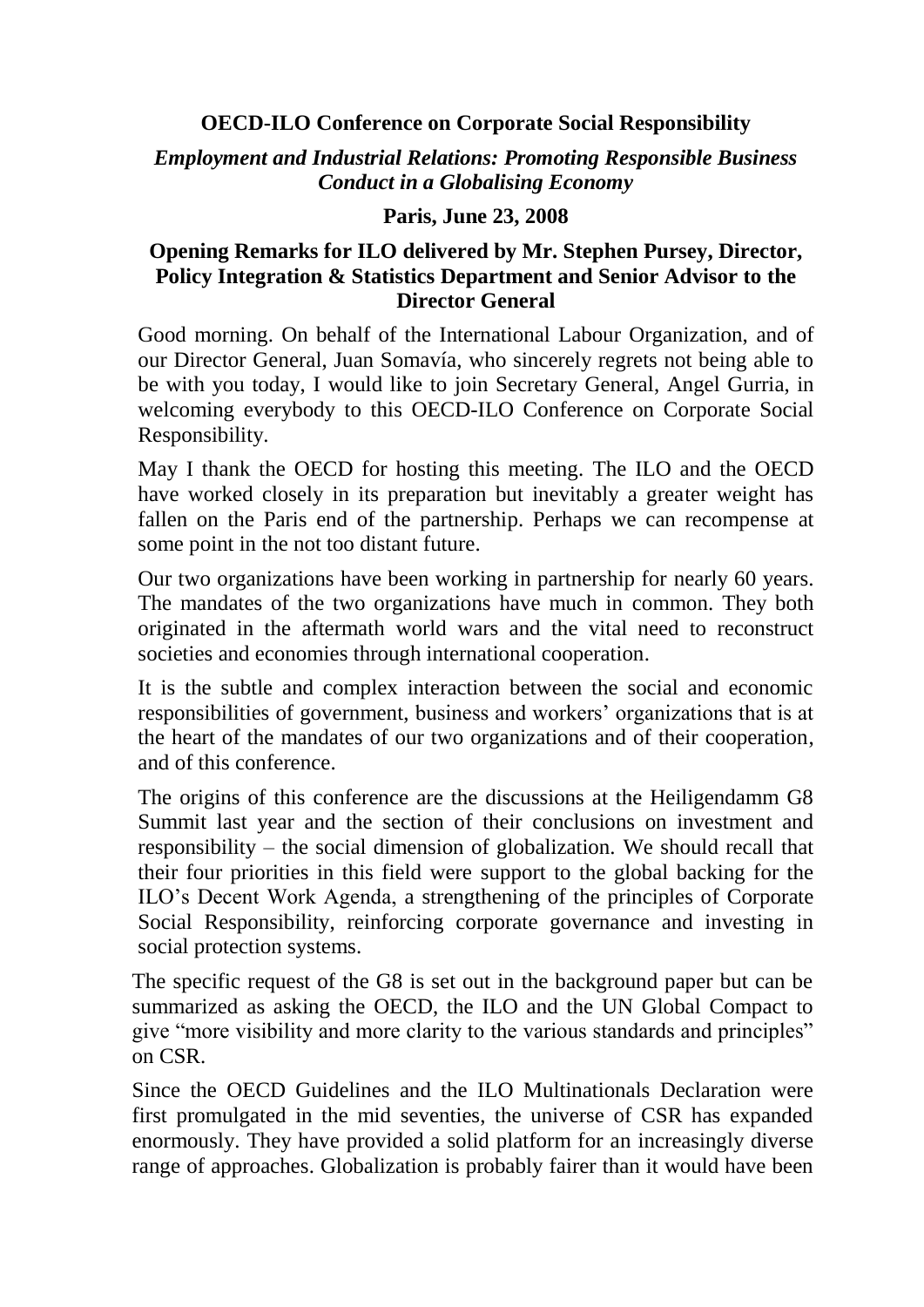without the OECD Guidelines and the ILO Declaration. But as the G8 suggest we should try to do more to make them more effective.

Globalization has had a positive impact for many but the benefits of increased international investment and trade have not been evenly spread within and between countries. As highlighted by the World Commission on the Social Dimension of Globalization, it is clear that neither a fair globalization nor decent work can be achieved without the contribution of the private sector.

As main drivers of globalization, multinational enterprises have a key role to play in shaping a fair globalization by spreading better corporate practices and working with others to create a balanced policy environment.

Governments have the primary responsibility for creating an environment for enterprise, foreign and domestic, that is conducive to both economic growth, social justice and the protection of the environment – sustainable development.

And trade unions, as key social partners, have an indispensible role in articulating, representing and finding answers to the concerns of working women and men and their communities.

The ILO's commitment to achieving a fair globalization through its Decent Work Agenda was reinforced in the last few weeks by the adoption of the Declaration on Social Justice for a Fair Globalization by the 2008 International Labour Conference.

The new Declaration expresses the conviction that multinationals have a major contribution to make to the Decent Work Agenda and a fair globalization in partnership with governments and trade unions.

And it recognizes the value of the ILO Multinationals Declaration to the four strategic objectives of the creation of productive employment through enterprise development; promotion and realization of standards and fundamental principles and rights at work; coverage and effectiveness of social protection for all; and strengthening social dialogue.

Last year, after extensive tripartite dialogue, the ILO adopted a comprehensive policy for private sector development through the promotion of sustainable enterprises. It affirms that enterprises survive by making profit but cannot do so sustainably unless they operate in an environment where the rule of law is respected, social equity is promoted, and natural resources conserved. Establishing such an enabling environment for sustainable enterprise development is a shared responsibility of Governments, employers, and workers. The Guidelines and the Declaration are essential building blocks of that environment.